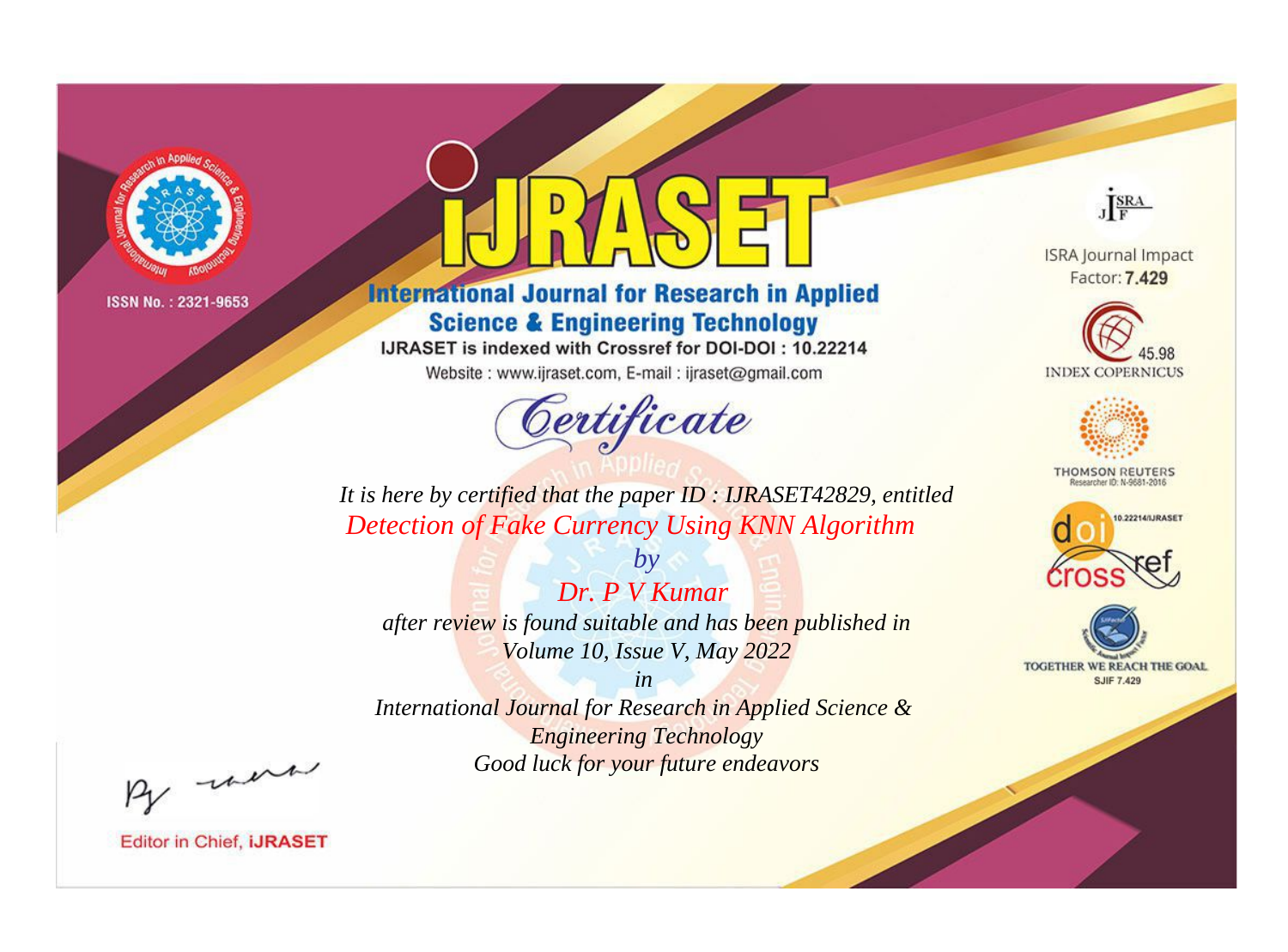

# **International Journal for Research in Applied Science & Engineering Technology**

IJRASET is indexed with Crossref for DOI-DOI: 10.22214

Website: www.ijraset.com, E-mail: ijraset@gmail.com



JERA

**ISRA Journal Impact** Factor: 7.429





**THOMSON REUTERS** 



TOGETHER WE REACH THE GOAL **SJIF 7.429** 

*It is here by certified that the paper ID : IJRASET42829, entitled Detection of Fake Currency Using KNN Algorithm*

*V Akhila after review is found suitable and has been published in Volume 10, Issue V, May 2022*

*by*

*in* 

*International Journal for Research in Applied Science & Engineering Technology Good luck for your future endeavors*

By morn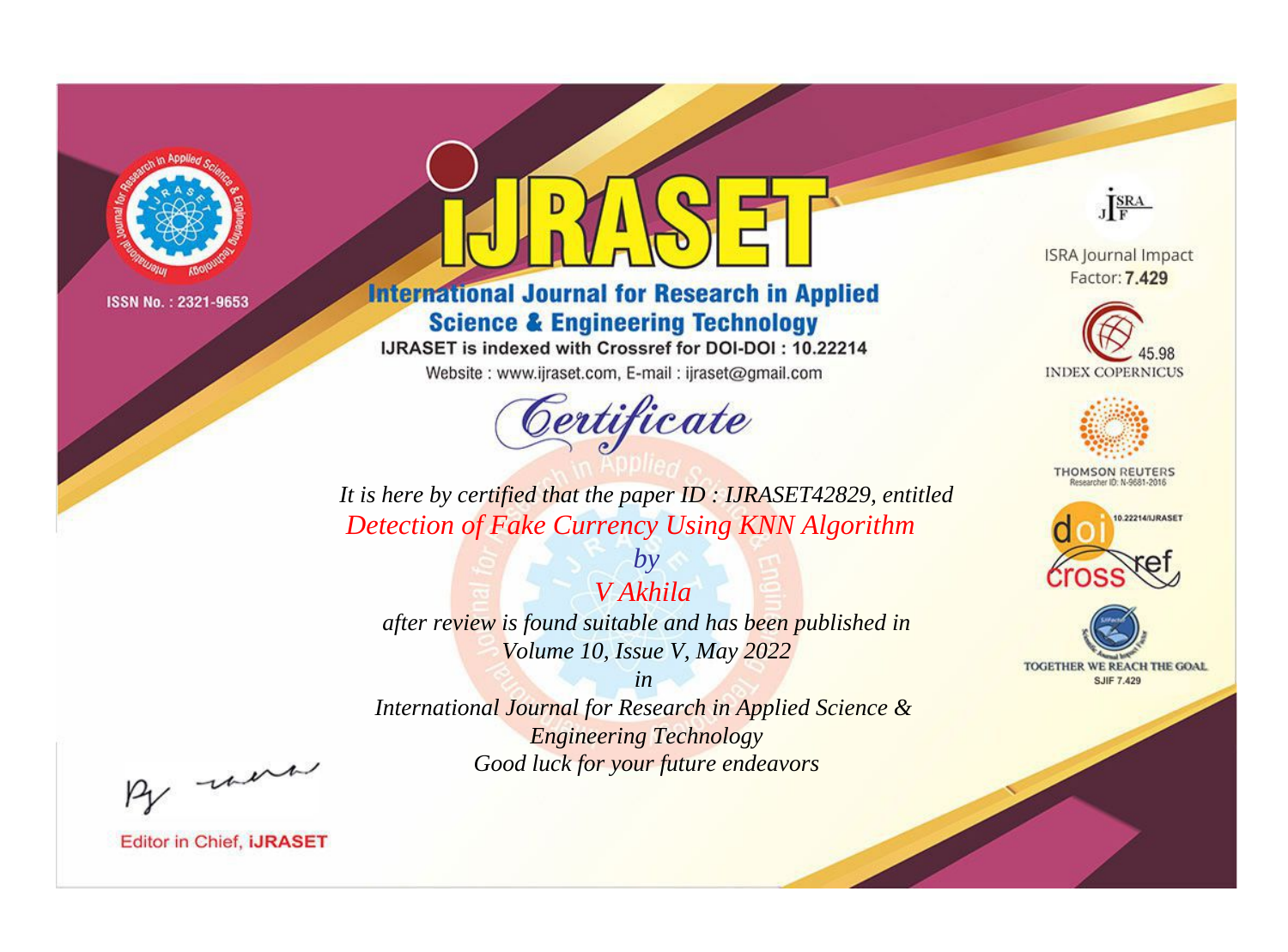

# **International Journal for Research in Applied Science & Engineering Technology**

IJRASET is indexed with Crossref for DOI-DOI: 10.22214

Website: www.ijraset.com, E-mail: ijraset@gmail.com



JERA

**ISRA Journal Impact** Factor: 7.429





**THOMSON REUTERS** 



TOGETHER WE REACH THE GOAL **SJIF 7.429** 

*It is here by certified that the paper ID : IJRASET42829, entitled Detection of Fake Currency Using KNN Algorithm*

*B Sushmitha after review is found suitable and has been published in Volume 10, Issue V, May 2022*

*by*

*in* 

*International Journal for Research in Applied Science & Engineering Technology Good luck for your future endeavors*

By morn